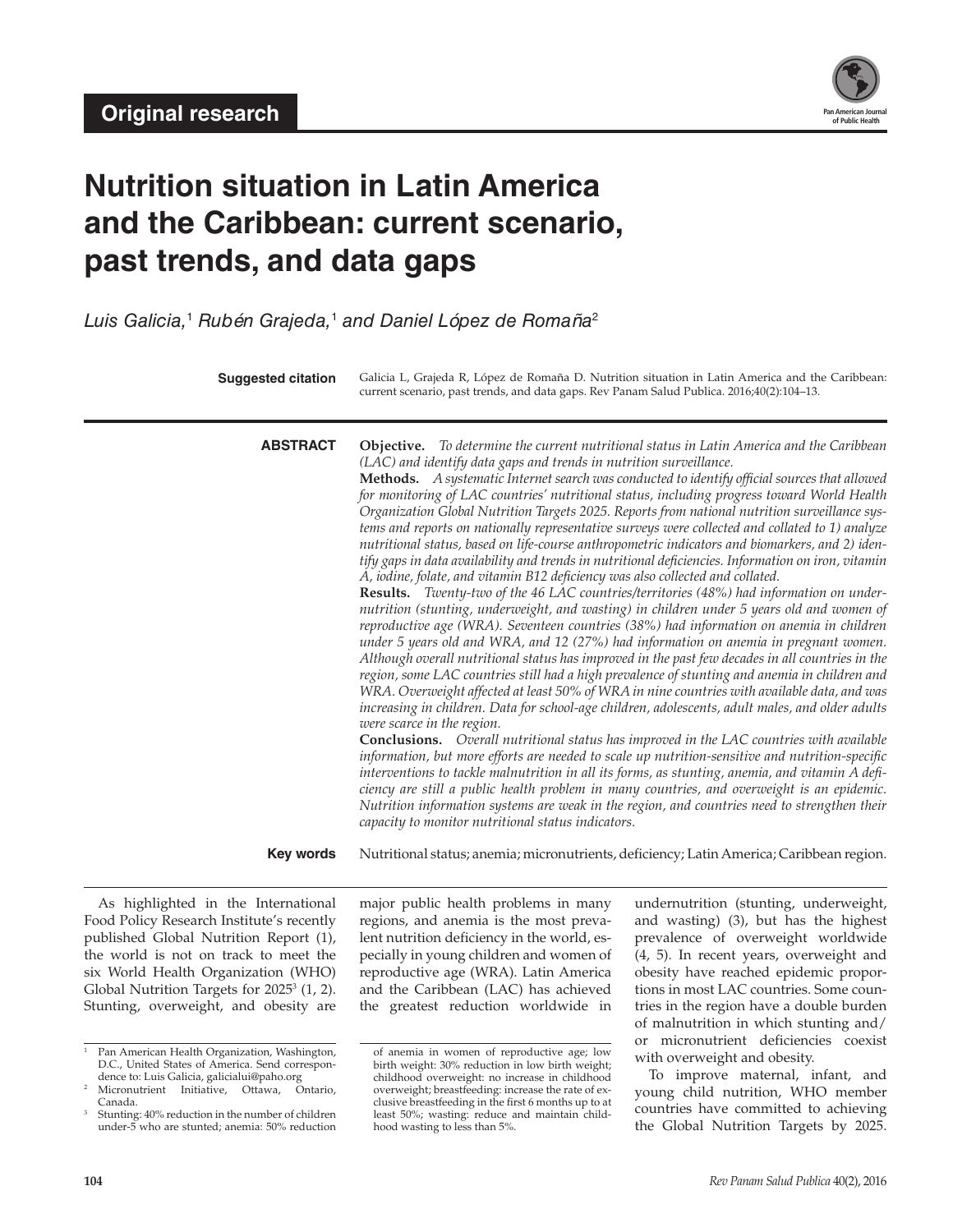To meet these goals countries need nutrition status information systems for monitoring and measuring achievements and informing decision-making.

The objective of this study was to determine the current nutritional status in LAC countries and identify data gaps and trends in nutrition surveillance and research.

## **MATERIALS AND METHODS**

A systematic Internet search was conducted to identify official sources that allowed for monitoring of LAC countries' nutritional status, including progress toward the Global Nutrition Targets 2025. Information from reports of national nutrition surveillance systems and reports on nationally representative surveys was collected and collated in order to 1) perform a secondary data analysis of LAC countries' nutritional status, based on life-course anthropometric indicators and biomarkers, and 2) identify gaps in data availability and trends in nutritional deficiencies, particularly anemia. Information on iron, vitamin A, iodine, folate, and vitamin B12 deficiency was also collected and collated.

The search was conducted through the websites of health ministries, national statistics institutes, the Demographic and Health Surveys (DHS) Program (www. dhsprogram.com), the United Nations Children's Fund (UNICEF) Multiple Indicator Cluster Surveys (MICS) program (http://mics.unicef.org/surveys), and the WHO Vitamin and Mineral Nutrition Information System (VMNIS) (http://www.who.int/vmnis/ database/en/). Systematic reviews, meta-analyses, and national and international reports on 1) nutritional status, measured by anthropometric indicators and 2) micronutrient status, published between 1985 and 2014, were scanned to identify official data sources. If no information was found using these search strategies, key persons at ministries of health or Pan American Health Organization (PAHO) country offices were contacted to request nationally representative surveys that met the abovementioned criteria. If no nationally representative reports were found using these strategies, the data were considered "not available."

WHO indicators and cutoff points were used to assess anthropometric and micronutrient status. The anthropometric indicators/biomarkers that were collated included stunting, underweight, wasting, and overweight. The following cutoff points were applied respectively, based on WHO Child Growth Standards 2006: height for age, < –2 SD (stunting); weight for age, < –2 SD (underweight); weight for height,  $\langle -2 \text{ SD (wasting)} \rangle$ ; and weight for height,  $> +2$  SD (overweight). Data on nutritional status of children under 5 years old published before 2006, which were based on the U.S. Centers for Disease Control and Prevention (CDC) National Center for Health Statistics (NCHS) criteria, were converted using algorithms based on the 2006 WHO Child Growth Standards (6). Anthropometric indicators of nutritional status for school-age children and adolescents were searched and the information collated according to WHO growth reference data for 2007 (7).

Anemia prevalence rates were extracted for children, WRA, and pregnant women from nationally representative health and nutrition reports. Anemia was defined as follows: hemoglobin < 110 g/L (children < 5 years old); hemoglobin < 115 g/L (school-age children 5–11 years old); hemoglobin < 120 g/L (adolescents 12–14 years old, and WRA); hemoglobin < 130 g/L (adolescents 15 years and older); and hemoglobin < 110 g/L (pregnant women).

Anemia prevalence was categorized as follows: < 5.0% (indicating no public health problem); 5.0%–19.9% (mild public health problem); 20.0%–39.9% (moderate public health problem); and  $\geq 40.0\%$ (severe public health problem) (8).

Iron deficiency prevalence, defined as serum ferritin < 12 μg/dL in children under 5 years old and  $< 15 \text{ µg}/dL$  in WRA, was collated from nationally representative surveys.

Prevalence rates of vitamin A deficiency were obtained for children under 5 years old, WRA, and pregnant women. Vitamin A deficiency at the population level was defined as serum retinol < 0.70 μmol/L for all age groups. In children 6–71 months old, prevalence of low serum retinol as a public health problem was categorized by level of severity as follows: 2.0%–9.0% (mild); 10.0%–19.0% (moderate); ≥ 20.0% (severe) (9).

Median urinary iodine concentration in school-age children (6 years or older) was used to assess iodine status as

follows:  $< 100 \mu g/L$ , insufficient iodine intake; 100–199 µg/L, adequate iodine intake; 200–299 µg/L, intake above iodine requirements;  $\geq 300 \mu g/L$ , excessive intake (10).

Folate deficiency (serum folate 4 ng/mL or red blood cell folate < 151 ng/mL) and vitamin B12 deficiency (plasma vitamin B12 < 203 pg/mL) were obtained as a national prevalence.

Gaps in data availability were measured by counting the number of countries with no data available for a specific indicator and identifying the information that those countries do not have available. Current nutritional status was determined based on nutritional deficiency prevalence rates extracted from the most recent report. When countries had more than one survey measuring a specific nutritional deficiency, trends were calculated as follows: the annual rate of change in prevalence was obtained by subtracting the oldest rate from the newest rate and dividing the result by the number of years between them; the relative rate of change was calculated by subtracting the oldest rate from the newest rate and dividing the result by the initial value. The results are presented by country and grouped by PAHO subregions (11).

## **RESULTS**

#### **Anthropometry**

Twenty-two of the 46 LAC countries and territories had at least one nationally representative survey (e.g., DHS, MICS, Nutrition and Health Survey (NHS), or National Micronutrient Survey (NMS)<sup>4</sup>) that included height for age, weight for age, and weight for height in children under 5 years old. Sixteen of those 22 countries had at least two surveys. Table 1 shows the most recent prevalence data found in this study for stunting, underweight, wasting, and overweight in children under 5 years old and overweight and obesity in WRA. A complete list of available data by country is provided in the [Supplementary Material Table 1](http://www.paho.org/journal/index.php?option=com_docman&view=download&alias=976-2016-aug-supplementary-file&category_slug=2016-aug-supplementary-file&Itemid=847). No reports from national health information systems were found.

Nationally representative surveys on nutritional status in school-age children

The DHS, MICS, and NMS programs have quality control criteria and designs and have been validated in several countries as a reliable source of information (12).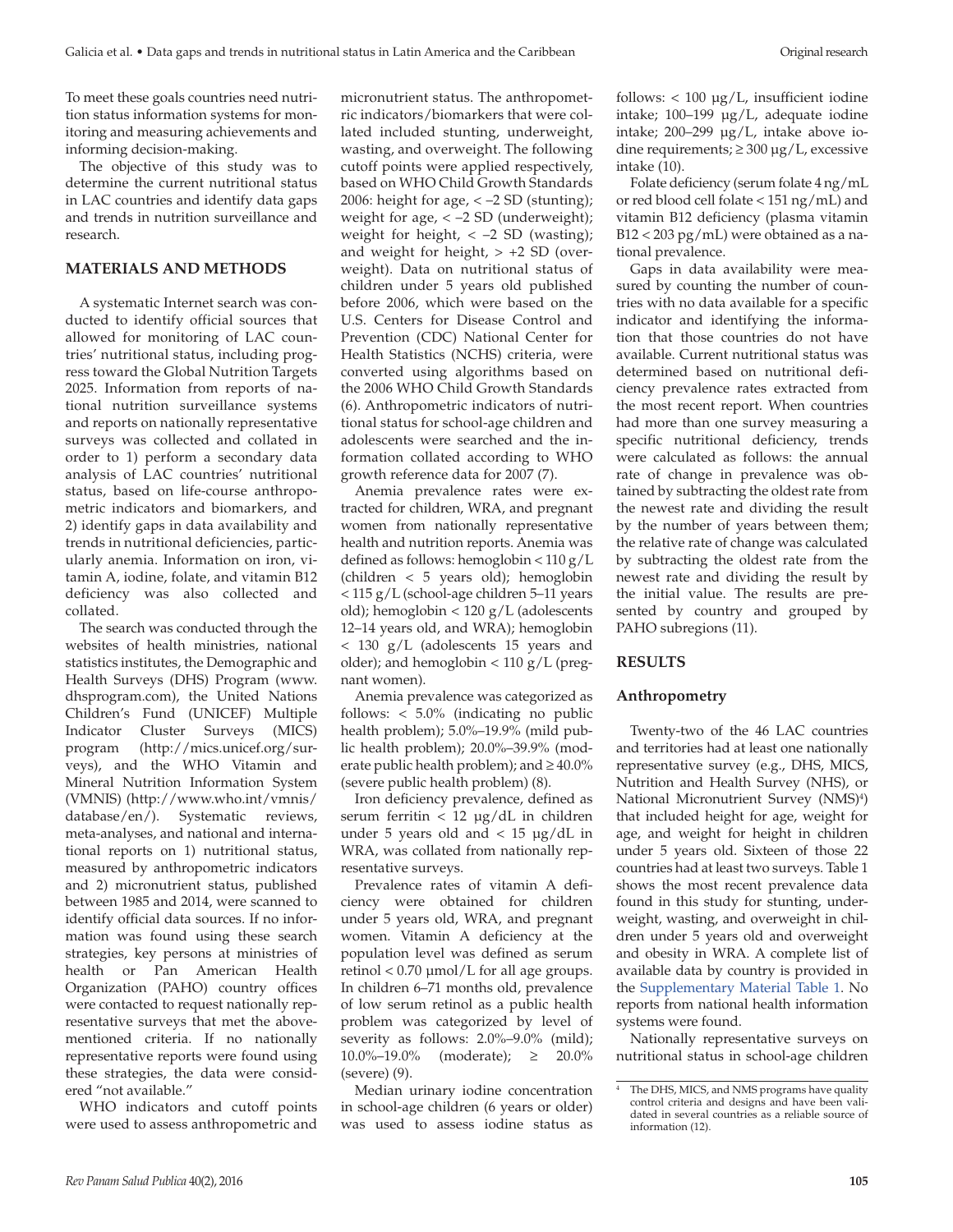|           |  |  |  |  | TABLE 1. Prevalence (%) of anthropometric indicators of nutritional status and anemia in children under 5 years old and      |  |  |  |  |  |
|-----------|--|--|--|--|------------------------------------------------------------------------------------------------------------------------------|--|--|--|--|--|
|           |  |  |  |  | women of reproductive age (WRA) in countries with available nationally representative data, Latin America and the Caribbean, |  |  |  |  |  |
| 1985-2014 |  |  |  |  |                                                                                                                              |  |  |  |  |  |

|                                    |                                                   |                                       | Children $<$ 5 years old                   |                                   |                                       |                                                       | <b>WRA</b>                             |                                       | Pregnant women                        |
|------------------------------------|---------------------------------------------------|---------------------------------------|--------------------------------------------|-----------------------------------|---------------------------------------|-------------------------------------------------------|----------------------------------------|---------------------------------------|---------------------------------------|
| Subregion/country<br>(survey year) | Stunting<br>( $HAZ^a$ <<br>$-2$ SD <sup>b</sup> ) | Underweight<br>(WAZ $c$ <<br>$-2$ SD) | Wasting<br>(WHZ <sup>d</sup> <<br>$-2$ SD) | Overweight<br>(WHZ ><br>$+2$ SD)  | Anemia<br>(hemoglobin<br>$< 110$ g/L) | Overweight<br>( $BMI^e \geq$<br>$25 \text{ kg/m}^2$ ) | Obesity<br>$(BMI \geq$<br>30 $kg/m2$ ) | Anemia<br>(hemoglobin<br>$< 120$ g/L) | Anemia<br>(hemoglobin<br>$< 110$ g/L) |
| Mexico                             |                                                   |                                       |                                            |                                   |                                       |                                                       |                                        |                                       |                                       |
| Mexico (2012)                      | 13.6                                              | 2.8                                   | 1.6                                        | 9.7 <sup>6</sup>                  | 23.3                                  | $\overline{-}9$                                       |                                        | 11.6                                  | 17.9                                  |
| <b>Central America</b>             |                                                   |                                       |                                            |                                   |                                       |                                                       |                                        |                                       |                                       |
| Belize (2011)                      | 19.3                                              | 6.2                                   | 3.3                                        | 7.9                               | 20.6                                  | $\qquad \qquad -$                                     | $\overline{\phantom{m}}$               | 22.7                                  | 18.4                                  |
| Costa Rica (2008-2009)             | 5.6                                               | 1.1                                   | 1.0                                        | 8.1                               | 7.6                                   | 59.7                                                  | $\qquad \qquad -$                      | 10.2                                  | $\overline{\phantom{m}}$              |
| El Salvador (2008)                 | 19.2                                              | 5.5                                   | 1.0                                        | 6.0                               | 22.9                                  | 57.2                                                  | 25.6                                   | 10.0                                  | 7.5                                   |
| Guatemala (2008-2009)              | 49.8                                              | 13.1                                  | 1.4                                        | 5.7 <sup>h</sup>                  | 47.7                                  | 50.5                                                  | 15.4                                   | 21.4                                  | 29.1                                  |
| Honduras (2011-2012)               | 22.6                                              | 7.0                                   | 1.4                                        | 5.1                               | 29.1                                  | 51.3                                                  | 22.1                                   | 15.1                                  | 18.8                                  |
| Nicaragua (2011-2012)              | 17.3                                              | 5.0                                   | 2.1                                        | $\hspace{0.1in} - \hspace{0.1in}$ | 10.5                                  | 50.0                                                  | $17.1^{\circ}$                         | 1.5                                   | $\overline{\phantom{a}}$              |
| Panama (2008)                      | 19.1                                              | 3.9                                   | 1.6 <sup>f</sup>                           | 11.3 <sup>f</sup>                 | 36.0                                  | 49.1                                                  | 18.7 <sup>j</sup>                      | 40.3                                  | 36.4                                  |
| Latin Caribbean                    |                                                   |                                       |                                            |                                   |                                       |                                                       |                                        |                                       |                                       |
| Dominican Republic (2013)          | 6.9                                               | 3.8                                   | 2.0                                        | 7.3                               | 28.1                                  | 50.5                                                  | 20.8                                   | 33.8                                  | $\overline{\phantom{m}}$              |
| Haiti (2012)                       | 21.9                                              | 11.4                                  | 5.1                                        | 3.6                               | 65.0                                  | 25.3                                                  | 7.8                                    | 49.3                                  | 53.9                                  |
| Andean subregion                   |                                                   |                                       |                                            |                                   |                                       |                                                       |                                        |                                       |                                       |
| <b>Bolivia (2008)</b>              | 27.1                                              | 4.3                                   | 1.4                                        | 8.5                               | 61.3                                  | 49.7                                                  | 17.4                                   | 34.9                                  | 49.4                                  |
| Colombia (2010)                    | 13.2                                              | 3.4                                   | 0.9                                        | 4.8                               | 27.5                                  | 45.3                                                  | 15.3                                   | 7.6                                   | 17.9                                  |
| Ecuador (2011-2013)                | 25.3                                              | 6.4                                   | 2.4                                        | 8.6                               | 25.7                                  | 60.8                                                  | 20.4                                   | 15.0                                  | $\overline{\phantom{m}}$              |
| Peru (2013)                        | 17.5                                              | 3.5                                   | 0.4                                        | $\overline{\phantom{0}}$          | 34.0                                  | 56.4                                                  | 20.2                                   | 18.7                                  | 29.5                                  |
| <b>Brazil</b>                      |                                                   |                                       |                                            |                                   |                                       |                                                       |                                        |                                       |                                       |
| <b>Brazil (2006)</b>               | 6.7                                               | 1.8                                   | 1.5                                        | 7.3                               | 29.4                                  | $\overline{\phantom{0}}$                              | 16.1                                   | 29.4                                  |                                       |
| Southern Cone                      |                                                   |                                       |                                            |                                   |                                       |                                                       |                                        |                                       |                                       |
| Argentina (2007)                   | 8.2                                               | 2.3                                   | 1.2                                        | 9.8                               | 16.5 <sup>k</sup>                     | 44.3                                                  | 19.4                                   | 18.7 <sup>1</sup>                     | $30.5^{\circ}$                        |
| Paraguay (1990)                    | 21.8                                              | 3.2                                   | 0.5                                        | $\overline{\phantom{m}}$          | $\qquad \qquad -$                     |                                                       | $\overline{\phantom{m}}$               | $\overline{\phantom{0}}$              |                                       |
| Non-Latin Caribbean                |                                                   |                                       |                                            |                                   |                                       |                                                       |                                        |                                       |                                       |
| Barbados (2012)                    | 7.7                                               | 3.5                                   | 6.8                                        | 12.2                              |                                       |                                                       |                                        |                                       |                                       |
| Guyana (2009)                      | 18.2                                              | 10.5                                  | 5.3                                        | 6.2                               | 39.3                                  | 48.0                                                  | 21.7                                   | 37.4                                  | 37.5                                  |
| Saint Lucia (2012)                 | 2.5                                               | 2.8                                   | 3.7                                        | 6.3                               | $\overline{\phantom{0}}$              | $\equiv$                                              |                                        |                                       |                                       |
| Suriname (2010)                    | 8.8                                               | 5.8                                   | 5.0                                        | 4.0                               |                                       |                                                       |                                        |                                       |                                       |
| Trinidad & Tobago (2000)           | 5.6                                               | 5.2                                   | 5.6                                        | 5.5 <sup>m</sup>                  | $\overline{\phantom{0}}$              |                                                       |                                        |                                       | ÷,                                    |

**Source:** Prepared by the authors based on information from the surveys listed in [Supplementary Material Table 1.](http://www.paho.org/journal/index.php?option=com_docman&view=download&alias=976-2016-aug-supplementary-file&category_slug=2016-aug-supplementary-file&Itemid=847) <sup>f</sup> Prevalence corresponds to data measured with

a HAZ: Z-score height for age.

b SD: standard deviation.

c WAZ: Z-score for weight for age.

d WHZ: Z-score for weight for height.

e BMI: body mass index.

BMI for age.

g Data not available.

h Data correspond to survey from 2002.

i Data correspond to survey from 2009.

and adolescents were available only for Brazil, Colombia, Dominican Republic, Ecuador, and Mexico, and the age groups assessed by each survey varied by country.

**Stunting.** Guatemala had the highest prevalence of stunting in children under 5 years old (49.8%). Based on WHO Expert Committee criteria (13), prevalence of stunting in the under-5 age group is very high in Guatemala, and low in Belize, Brazil, Colombia, Costa Rica, Dominican Republic, El Salvador, Mexico, Nicaragua, Peru, and Suriname (Figure 1). Prevalence of stunting in

that age group decreased by at least 15% between the first and last reported prevalence for all countries with available data except Guatemala (where it decreased by 9.6%), and the relative reduction was largest in Brazil (82%), followed by Dominican Republic (72%), Peru (59%), and El Salvador (49%) (Figure 1).

**Underweight.** Underweight in children under 5 years old decreased in all countries except Belize and Dominican Republic, where there was an increase of 10.7% and 22.6% respectively [\(Supplementary](http://www.paho.org/journal/index.php?option=com_docman&view=download&alias=976-2016-aug-supplementary-file&category_slug=2016-aug-supplementary-file&Itemid=847) [Material Figure 1](http://www.paho.org/journal/index.php?option=com_docman&view=download&alias=976-2016-aug-supplementary-file&category_slug=2016-aug-supplementary-file&Itemid=847)). Brazil had the largest decrease in underweight (67%) in this age group and Guatemala had the lowest (44%).

j Data correspond to survey from 2003. k In children 6–72 months old. l In women 10–49 years old. m Data correspond to survey from 1987.

**Wasting.** According to the latest available information (2006–2013), wasting prevalence in children under 5 years old was below 5% for most countries, a level considered acceptable by WHO (Table 1).

**Overweight and obesity.** Overweight and obesity in children under 5 years old was above 5% in most countries (Table 1). Six out of 12 countries with at least two surveys experienced a decrease in the prevalence of overweight in children under 5 years old over a five- or six-year period (Figure 2).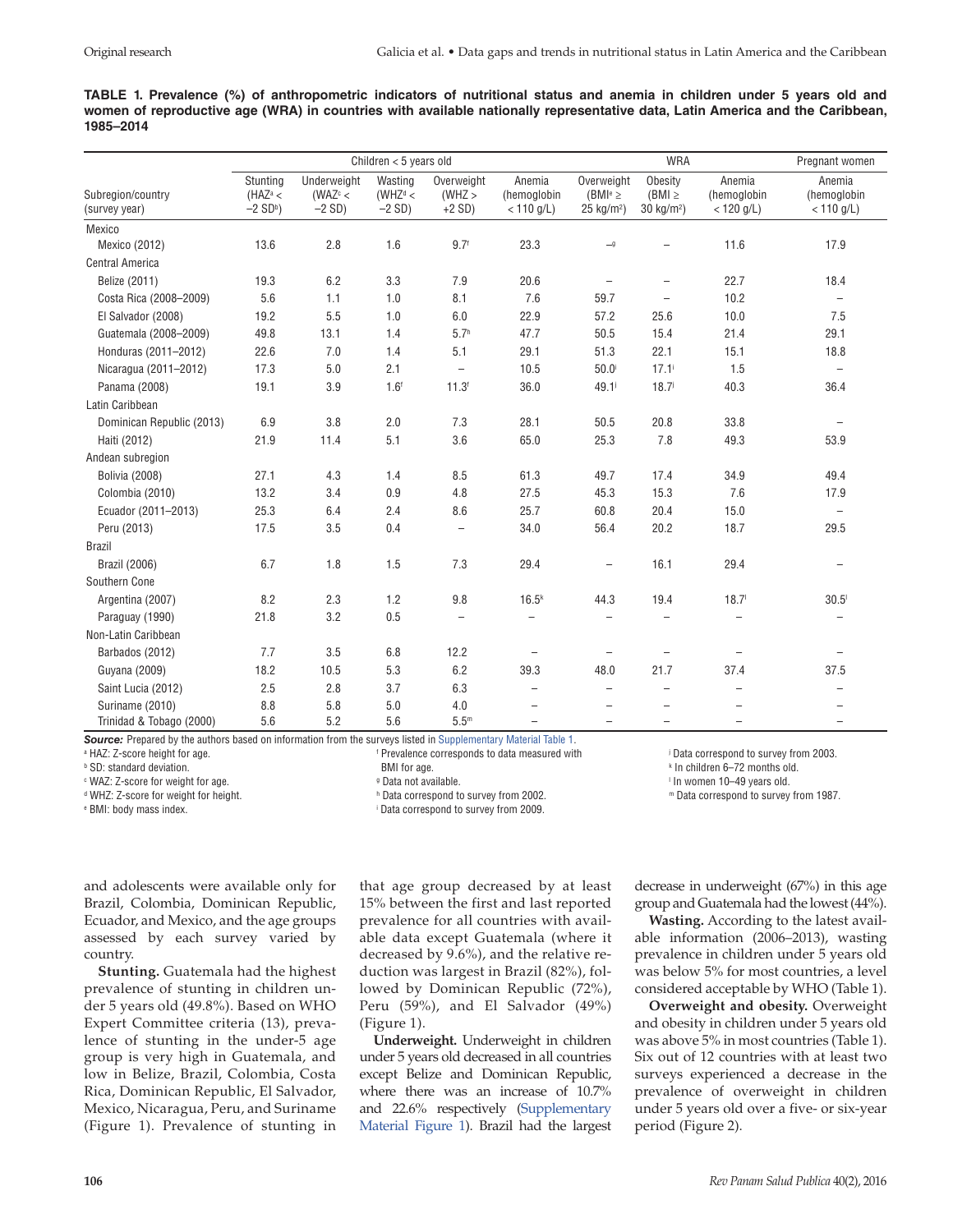



*Source:* Prepared by the authors based on information from the surveys listed in [Supplementary Material Table 1](http://www.paho.org/journal/index.php?option=com_docman&view=download&alias=976-2016-aug-supplementary-file&category_slug=2016-aug-supplementary-file&Itemid=847). a Z-score height for age (HAZ) < –2 standard deviation.





*Source:* Prepared by the authors based on information from the surveys listed in [Supplementary Material Table 1](http://www.paho.org/journal/index.php?option=com_docman&view=download&alias=976-2016-aug-supplementary-file&category_slug=2016-aug-supplementary-file&Itemid=847&lang=en). <sup>a</sup> Z-score for weight for height (WHZ) > +2 standard deviation.

In countries with available data, overweight in school-age children ranged from 18.9% (Colombia) to 33.5% (Mexico) and obesity ranged from 5.2%

(Colombia) to 14.6% (Mexico). In adolescents, overweight ranged from 16.7% (Colombia) to 43.9% (Mexico), and obesity ranged from 3.4% (Colombia) to 13.3% (Mexico) in countries with available data.

Overweight in WRA is above 40% for all countries in the region except Haiti  $(25.3\%)$ , and obesity is above  $10\%$  for all countries except Haiti (7.8%).

#### **Anemia**

National reports on anemia prevalence in children under 5 years old and WRA were found for 17 of 46 countries/ territories; data for pregnant women were found for 12 countries (Table 1); and four countries reported anemia in adolescent boys and girls (not shown). Sixteen reports were published between 2006 and 2013 and half of them were reports on NHS or NMS. Eleven countries had more than one data point for anemia in children under 5 years old (not shown), 10 countries had more than one data point for WRA (Figure 3), and six countries had more than one data point for pregnant women (not shown).

According to the most recent data available, the prevalence of anemia in children under 5 years old ranged from 7.6% to 65.0% (Table 1). Costa Rica and Nicaragua were the only countries in the region where anemia is a mild public health problem in this age group.5 In 11 countries, anemia is considered a moderate public health problem for this age group (with prevalence between 20.0%–39.9%). In Guatemala, Bolivia, and Haiti, anemia in children under 5 years old is a severe public health problem, with a prevalence of 47.7%, 61.3%, and 65.0% respectively. A downward trend was observed in Colombia (–1.1 percentage points per year), Costa Rica (–1.6), Honduras (–1.3), Mexico (–0.01), Nicaragua (–2.3), and Peru (–1.5), but an upward trend was observed in Bolivia (+2.1 percentage points per year), Ecuador (+0.4), El Salvador (+0.6), Guatemala (+1.5), and Haiti (+0.7) (not shown).

For adolescents, Mexico reported the lowest prevalence rate (5.6%; 12–19 years old), followed by Ecuador (7.0%; 12–19 years old), Colombia (10.6%; 13–17 years old), and Dominican Republic (30.9%; 12–14 years old) (not shown).

According to the most recent data, the lowest anemia prevalence rate in WRA was reported by Nicaragua (1.5%)—the

<sup>5</sup> Argentina also reported a prevalence rate for anemia that qualified it as a "mild" public health problem (16.5%), but the survey cohort was from 6 to 72 months of age, so it was not included here.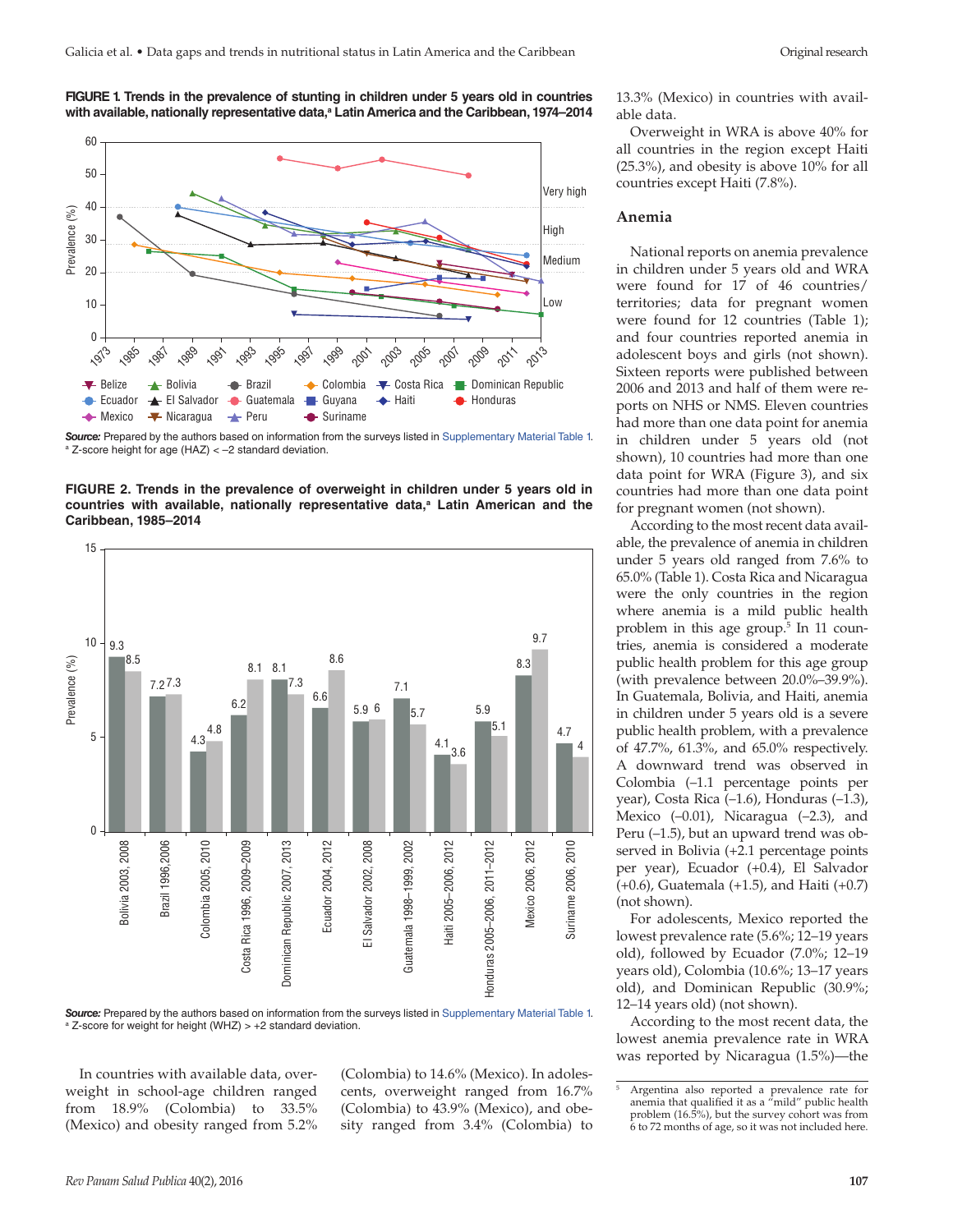**FIGURE 3. Trends in the prevalence of anemia in women of reproductive age in**  countries with available, nationally representative data,<sup>a</sup> Latin America and the **Caribbean, 1985–2014**



*Source:* Prepared by the authors based on information from the surveys listed in [Supplementary Material Table 1](http://www.paho.org/journal/index.php?option=com_docman&view=download&alias=976-2016-aug-supplementary-file&category_slug=2016-aug-supplementary-file&Itemid=847). a Hemoglobin (Hgb < 120 g/L).

only country studied where anemia is not a public health problem. Anemia is a mild public health problem for this group in eight countries, moderate in six, and severe in two (Haiti and Panama, which had a prevalence of 49.3% and 40.3% respectively). Anemia in WRA has decreased in seven countries (Figure 3), where the rate of change varied from 0.5 to 5.0 percentage points per year. In Nicaragua, WRA anemia prevalence decreased by 93% over 10 years (from 22.3% to 1.5%); Colombia also had a large decrease (a drop of 77% over five years). Anemia in WRA dropped in Costa Rica, Guatemala, Mexico, and Peru by close to 45%, and in Haiti by 10%. However, in Bolivia and El Salvador, anemia increased by nearly 30% and 15% respectively, and by less than one percentage point in Honduras  $(0.7\%)$ .

Prevalence of anemia in pregnant women varied across the countries with available data from 7.5% (El Salvador) to 53.9% (Haiti) (Table 1). Anemia is a mild public health problem for this population in five countries (36% of the countries with available data), a moderate public health problem in five countries, and a severe public health problem in two countries—Bolivia and Haiti, which had a prevalence of 49.4% and (53.9% respectively). Trend analysis for the countries with more than one data point showed that anemia in pregnant women increased 2.1 percentage points per year in Bolivia, a total increase of 77% over 10 years. An opposite trend for this group

was observed in Colombia (–60% in five years), Guatemala (–25.6% in 13 years), Haiti (–15% in 12 years), Honduras (–41% in 15 years), Mexico (–31.7% in 13 years), and Peru (–16% in 17 years).

#### **Micronutrients**

Seven (15%) of the 46 LAC countries and territories had recent data on iron deficiency measured by serum ferritin. Information on folate status in both children and WRA was found for three countries (7%). Three countries had available information on the vitamin B12 status of children, four countries (9%) had information for WRA, and two countries (4%) had information for pregnant women. Nineteen countries had at least one nationally representative survey on vitamin A status in children under 5 years old, and of those, nine were conducted between 2006 and 2014 and 10 were conducted between 1995 and 2005. Three countries had more than one data point for vitamin A status between 1996 and 2014 ([Supplementary Material](http://www.paho.org/journal/index.php?option=com_docman&view=download&alias=976-2016-aug-supplementary-file&category_slug=2016-aug-supplementary-file&Itemid=847)  [Table 1\)](http://www.paho.org/journal/index.php?option=com_docman&view=download&alias=976-2016-aug-supplementary-file&category_slug=2016-aug-supplementary-file&Itemid=847).

**Iron.** Prevalence of iron deficiency in children 6–59 months old for the four countries with available information ranged from 9.9% (Ecuador) to 32.9% (Bolivia) (Table 2). In the five countries with available information on iron deficiency for nonpregnant WRA, prevalence ranged from 8.0% (Nicaragua) to 18.7% (Argentina).

**Folate and vitamin B12.** Folate deficiency prevalence was less than 6% for all groups in the five countries with available information. Vitamin B12 deficiency was found in 18.2% of pregnant women in Argentina and in 18.6% of pregnant women in Colombia; 13.2% of WRA in Colombia had vitamin B12 deficiency.

**Vitamin A.** In children under 5 years old, in the 19 countries with recent data available, vitamin A deficiency was a severe public health problem in four countries, a moderate public health problem in four countries, and a mild public health problem in eight countries (Table 2). Vitamin A deficiency was not a public health problem in Belize or Guatemala. The most recent NMS in Guatemala showed that 88% of children 6–59 months old have serum retinol above 30 μg/L (14).

**Iodine.** Iodine deficiency has decreased in recent years in the LAC region. Among the countries with available data, iodine nutrition in schoolage children was adequate (median urinary excretion 100–199 μg/L) in five and above the recommended threshold  $( \geq 200 \text{ µg/L} )$  in 11 above the recommended threshold  $(\geq 200 \mu g/L)$  (Table 2). For example, as shown in the table, median urinary iodine excretion in that age group ranged from 200 to 299 μg/L in Chile, Dominican Republic, Ecuador, Nicaragua, and Peru, and was more than 300 μg/L in Brazil, Colombia, Costa Rica, Honduras, Paraguay, and Uruguay, according to the latest data available.

## **DISCUSSION**

LAC countries have committed to achieving the Global Nutrition Targets for 2025, and part of this effort involves establishing reliable and timely information systems that allow for informed decisionmaking, accountability, and reporting of achievement levels. WHO recognizes that information systems are weak in many countries (15). Therefore, the information obtained from them is subject to modeling to provide comparable information for monitoring indicators (15).

Life-course nutrition surveillance in the region is mainly limited to anthropometric indicators of nutritional status and anemia for children under 5 years old and WRA; only a few LAC countries collect data for monitoring nutritional status of school-age children, adolescents, adult males, and/or older adults. Available data from the region on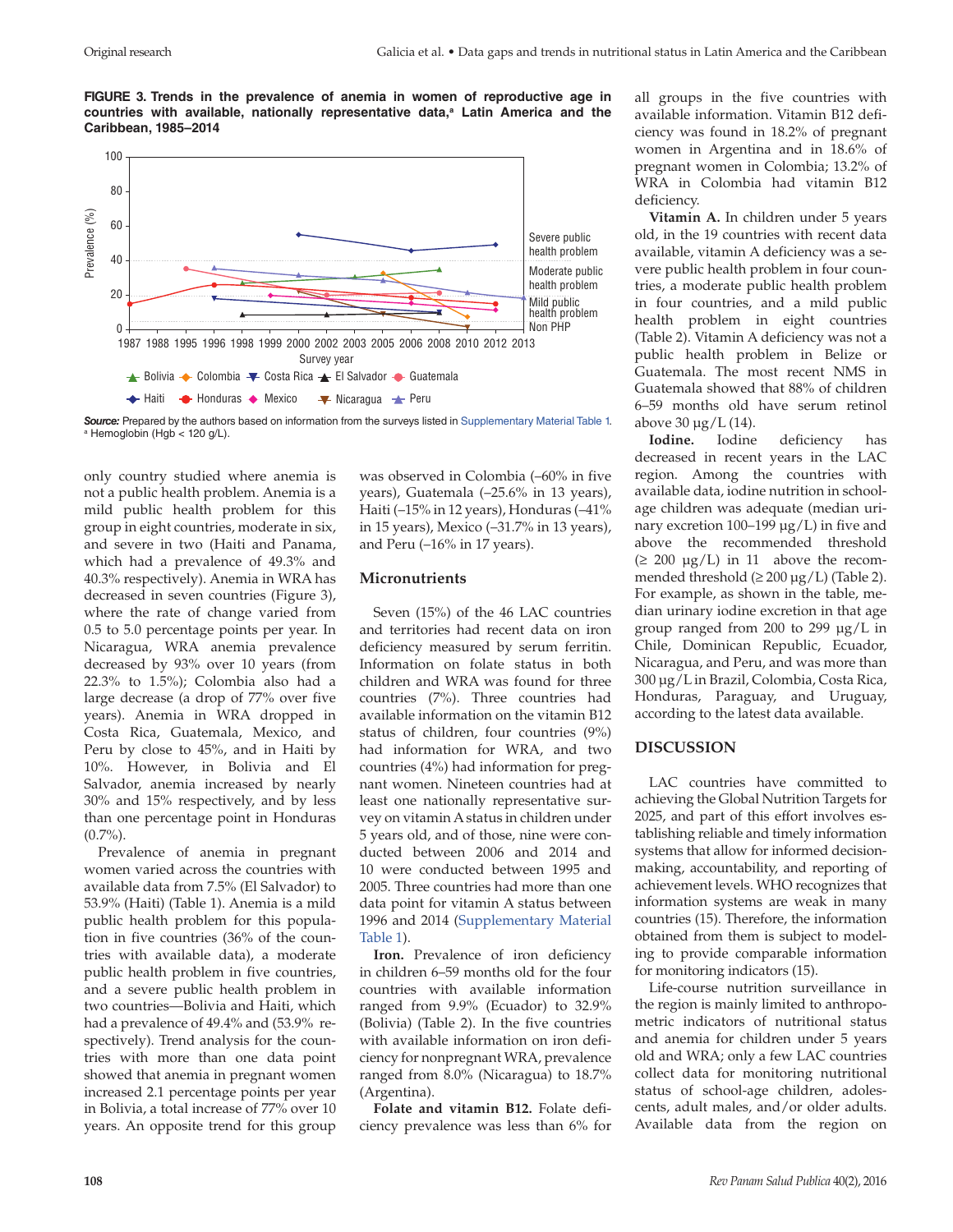### **TABLE 2. Prevalence of micronutrient deficiencies for selected population groups in countries with publicly available, nationally representative information, Latin America and the Caribbean, 1985–2014**

| Nutrient                                           | Country                        | Year         | $\overline{\phantom{0}}$                    | Prevalence of deficiency (%) |
|----------------------------------------------------|--------------------------------|--------------|---------------------------------------------|------------------------------|
| Iron (Serum ferritin                               | Argentina                      | 2008         | Children 6-23 months                        | 35.5                         |
| < 12 µg/dL in children                             |                                |              | Non-pregnant females 10-49 years            | 18.7                         |
| $<$ 5 years old; $<$ 15 $\mu$ g/dL<br>for women of |                                |              | Pregnant females 10-49 years                | 36.7                         |
| reproductive age)                                  | <b>Bolivia</b>                 | 2002         | Children 6-59 months                        | 32.9                         |
|                                                    | Costa Rica                     | 2008-2009    | Children 1-6 years                          | 5.9                          |
|                                                    |                                |              | Non-pregnant women 15-44 years              | 8.7                          |
|                                                    | Dominican Republic             | 2012         | Children 6-14 years                         | 2.1                          |
|                                                    | Ecuador                        | 2012         | Children 6-59 months                        | 9.9                          |
|                                                    |                                |              | Children 5-11 years                         | 1.8                          |
|                                                    |                                |              | Adolescents 12-19 years                     | 7.1                          |
|                                                    |                                |              | Men 20-59 years                             | 0.6                          |
|                                                    |                                |              | Women 20-49 years                           | 14.6                         |
|                                                    | Guatemala                      | 2009-2010    | Children 6-59 months                        | 18.6                         |
|                                                    |                                |              | Women 15-44 years                           | 11.7                         |
|                                                    | Nicaragua                      | 2009         | Children 6-59 months                        | 18.7                         |
|                                                    |                                |              | Women 15-49 years                           | 8.0                          |
| Vitamin A (serum retinol                           | Antigua & Barbuda              | 1997         | Children 1-5 years                          | 7.4                          |
| $<$ 70 $\mu$ mol/L)                                | Argentina                      | 2007         | Children 2-5 years                          | 14.3                         |
|                                                    | Belize                         | 2011-2012    | Children 6-59 months                        | 1.0                          |
|                                                    |                                |              | Women 15-49 years                           | 1.2                          |
|                                                    | Colombia                       | 2010         | Children 1-4 years                          | 24.3                         |
|                                                    | Costa Rica                     | 2008-2009    | Children 1-6 years                          | 2.8                          |
|                                                    |                                |              | Children 7-12 years                         | 2.1                          |
|                                                    | Cuba                           | 2002         | Children 6-24 months                        | 3.6                          |
|                                                    | Dominica                       | 2002         | Children 1-5 years                          | 4.2                          |
|                                                    | Dominican Republic             | 2012         | Children 6-14 years                         | 7.2 <sup>a</sup>             |
|                                                    | Ecuador                        | 2011-2013    | Children 6-59 months                        | 17.5                         |
|                                                    |                                |              | Children 5-9 years                          | 10.9                         |
|                                                    | Guatemala                      | 2009-2010    | Children 6-59 months                        | 0.0                          |
|                                                    | Guyana                         | 2002         | Children 1-5 years                          | 4.1                          |
|                                                    | Haiti                          | 2005         | Children 6-59 months                        | 32.0                         |
|                                                    | Honduras                       | 1996         | Children 1-5 years                          | 13.8                         |
|                                                    | Jamaica                        | 1998         | Children 1-5 years                          | 29.4                         |
|                                                    | Mexico                         | 1999         | Children 0-4 years                          | 27.3                         |
|                                                    |                                |              | Children 5-11 years                         | 21.7                         |
|                                                    |                                |              | Females 12-49 years<br>Children 6-59 months | 4.4                          |
|                                                    | Nicaragua<br>Panama            | 2009<br>1999 | Children 12-59 months                       | 3.1<br>9.4                   |
|                                                    | Peru                           | 2008         | Children $<$ 5 years                        | 12.1                         |
|                                                    |                                |              | Women 15-49 years                           | 1.5                          |
|                                                    | Saint Vincent & the Grenadines | 2002         | Children 12-59 months                       | 2.1                          |
| Vitamin B12 (serum                                 | Argentina                      | 2007         | Females 10-49 years                         | 3.4 <sup>b</sup>             |
| vitamin $B12 < 200$ pg/mL)                         |                                |              | Pregnant females 10-49 years                | 18.2                         |
|                                                    | Chile                          | 2009-2010    | Adults $\geq 65$ years                      | 8.5                          |
|                                                    | Colombia                       | 2010         |                                             | 0.0                          |
|                                                    |                                |              | Children 1-4 years                          |                              |
|                                                    |                                |              | Children 5-12 years                         | 2.8                          |
|                                                    |                                |              | Females 13-49 years                         | 13.2                         |
|                                                    |                                |              | Pregnant females 13-49 years                | 18.6                         |
|                                                    | Costa Rica                     | 2008-2009    | Women 15-44 years                           | 4.8                          |
|                                                    |                                |              | Women 20-64 years                           | 6.4                          |
|                                                    |                                |              | Men 20-64 years                             | 2.9                          |
|                                                    |                                |              | Adults $\geq 65$ years                      | 5.3                          |
|                                                    | Dominican Republic             | 2012         | Children 6-14 years                         | 12.2                         |
|                                                    | Ecuador                        | 2011-2013    | Females 10-59 years                         | 5.5                          |
|                                                    | Guatemala                      | 2009         | Children 6-59 months                        | 22.5                         |

(*Continued*)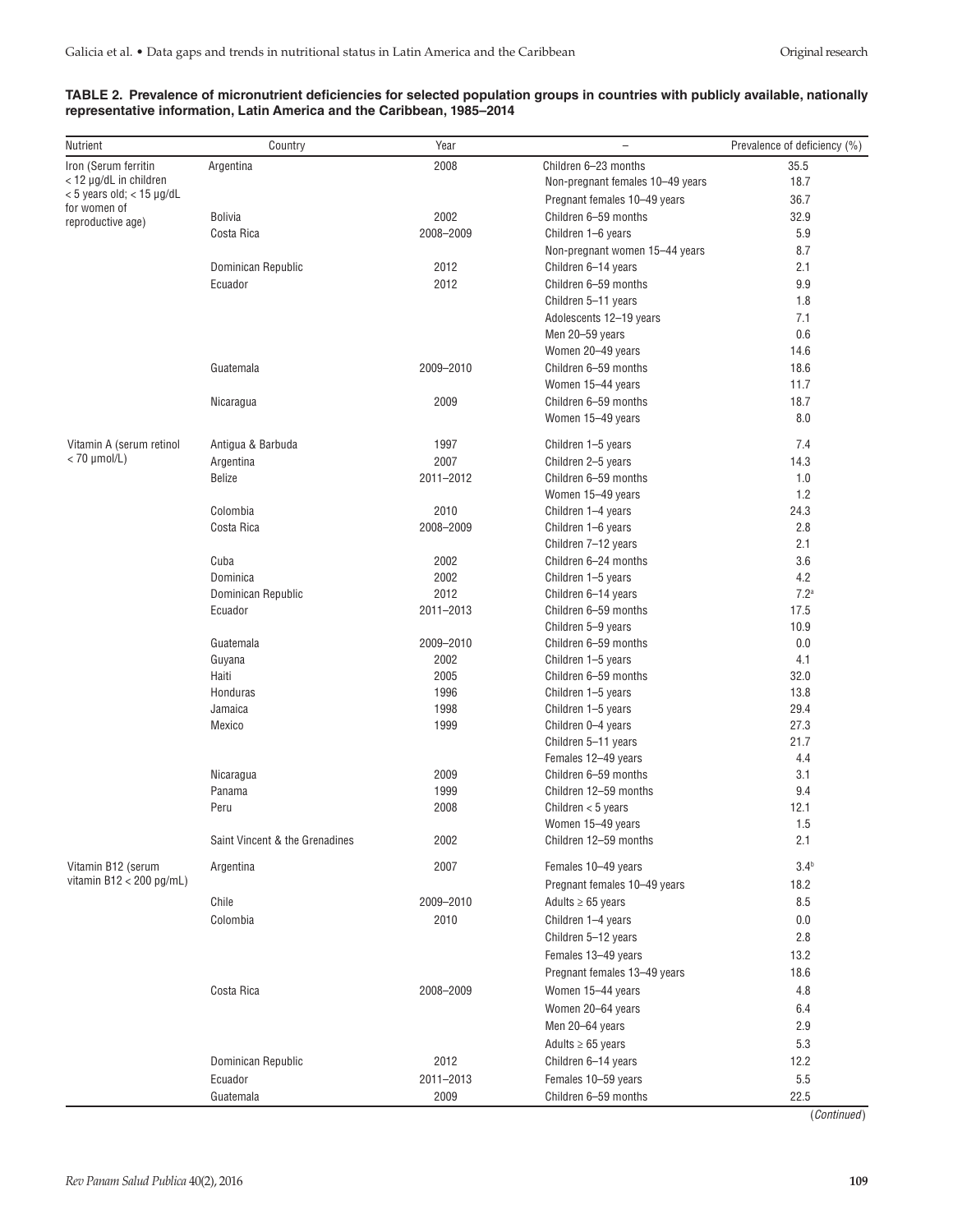#### **TABLE 2. (***Continued***). Prevalence of micronutrient deficiencies for selected population groups in countries with publicly available, nationally representative information, Latin America and the Caribbean, 1985–2014**

| Nutrient | Country            | Year      | Group                        | Prevalence of deficiency (%) |
|----------|--------------------|-----------|------------------------------|------------------------------|
| Folate   | Argentina          | 2007      | Females 10-49 years          | 0.8 <sup>c</sup>             |
|          | Costa Rica         | 2008-2009 | Women 15-44 years            | 3.8 <sup>d</sup>             |
|          |                    |           | Adults $\geq 65$ years       | 1.4 <sup>d</sup>             |
|          | Dominican Republic | 2012      | Children 6-14 years          | 5.9e                         |
|          | Ecuador            | 2012      | Children 6-50 months         | 0.5 <sup>f</sup>             |
|          |                    |           | Children 5-9 years           | 0.2 <sup>e</sup>             |
|          |                    |           | Children 12-14 years         | 1.1 <sup>e</sup>             |
|          |                    |           | Children 15-19 years         | $1.4^\mathrm{e}$             |
|          |                    |           | Females 12-49 years          | 0.8 <sup>e</sup>             |
|          | Guatemala          | 2009      | Children 6-59 months         | 0.0 <sup>c</sup>             |
|          |                    |           | Children 6-59 months         | 2.19                         |
| lodine   | Belize             | 1995      | Children 7-9 years           | 184.0                        |
|          | <b>Bolivia</b>     | 2006      | Children 7-9 years           | 191.5                        |
|          | <b>Brazil</b>      | 2000      | Children 6-12 years          | 360.0                        |
|          | Chile              | 2006      | Children 7-9 years           | 252.0                        |
|          | Colombia           | 2002      | Children 7-9 years           | 415.0                        |
|          | Costa Rica         | 2008-2009 | Children 7-12 years          | 314.0                        |
|          | Cuba               | 2011-2012 | Children 6-11 years          | 176.3                        |
|          | Dominican Republic | 2012      | Children 6-14 years          | 223.0                        |
|          | Ecuador            | 2012      | Children 6-12 years          | 234.0                        |
|          |                    |           | Women 20-49 years            | 203.0                        |
|          | Honduras           | 2005      | Children 6-14 years          | 356.0                        |
|          | Nicaragua          | 2000      | Children 6-9 years           | 271.0                        |
|          | Panama             | 2008      | Children 7-9 years           | 198.0                        |
|          | Paraguay           | 2006      | Children 6-12 years          | 437.0                        |
|          | Peru               | 2006      | Children 7-9 years           | 259.0                        |
|          |                    | 2012-2013 | Pregnant females 12-49 years | 250.4                        |
|          | Uruguay            | 2004      | Children 6-14 years          | 310.0                        |
|          | Venezuela          | 2005      | Children 7-14 years          | 185.0                        |

**Source:** Prepared by the authors based on information from the surveys listed in [Supplementary Material Table 1](http://www.paho.org/journal/index.php?option=com_docman&view=download&alias=976-2016-aug-supplementary-file&category_slug=2016-aug-supplementary-file&Itemid=847).

<sup>a</sup> Prevalence established when serum retinol was < 30 μg/dL.  $\,$  <sup>d</sup> Prevalence established when serum folate was < 6 ng/mL. b Prevalence established when serum vitamin B12 < 150 pg/mL. e Prevalence established when red blood cell folate was < c Prevalence established when serum folate was < 3 ng/mL. 151 ng/mL.

f Prevalence established when serum folate was < 4 ng/mL. g Prevalence established when red blood cell folate was < 140 ng/mL.

children under 5 years old and WRA are based on DHS and MICS and/or specific national nutrition and health or micronutrient surveys (e.g., NHS, NMS). In the few countries that report nutrition information on school-age children and adolescents, the data come from NHS and NMS. Based on the available data, between 1985 and 2014, only 19 countries reported information on stunting, wasting, and overweight in children under 5 years old, and only 17 countries reported anemia in WRA. To meet the Global Nutrition Targets 2025 (2), most LAC countries, especially those in the Caribbean subregion, need to strengthen their health information systems to enable monitoring of the appropriate nutrition indicators. Like the research reported

here, decision-making on nutrition policy in countries with health information systems that do not collect data for these indicators/biomarkers is based on data from surveys and estimates.

Current trends show that most LAC countries are on track to reduce the number of stunted children under 5 years old by 40% by 2025 (data not shown). The exception is Guatemala, which could see a 20% increase in the total number of stunted children. Brazil has had the greatest achievement in decreasing stunting in children, and this has been attributed to an increase in the average income, better distribution of income, greater access to health care, improved water and sanitation systems, higher food security, more appropriate child care, and a reduction in diarrhea incidence, driven by social protection policies, an increase in primary school enrollment, and improved equity in access to health care, among other factors (16).

Prevalence of low weight for age in children under 5 years old is low for all LAC countries with available data except Guatemala, Guyana, and Haiti, where prevalence is 13.1%, 10.5%, and 11.4% respectively. Wasting prevalence is < 5% in all LAC countries, except Barbados, Guyana, Haiti, Suriname, and Trinidad and Tobago, where the rate of severe wasting (weight for height  $< -3$  SD) is 2.0% (17), 1.1% (18), 1.2% (19), 0.8% (20), and 0.6% (21) respectively. Prevalence of wasting in Haiti might be attributable to the impact of natural disasters and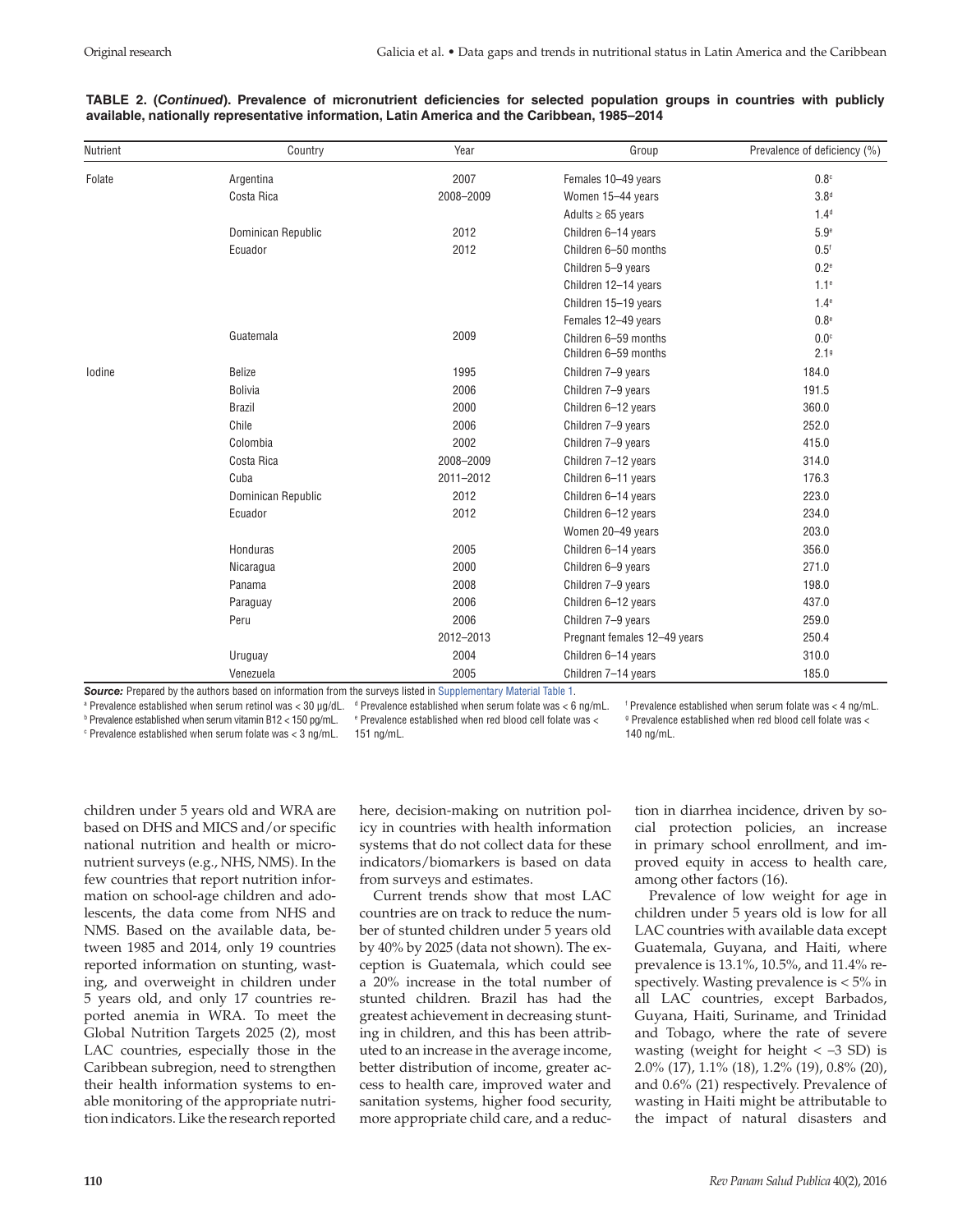poverty and has decreased significantly in recent years due to investment and changes made in all sectors (22). In some parts of other subregions, such as the dry corridor in Central America and El Choco in Colombia, seasonal outbreaks of severe wasting occur. Countries with these types of outbreaks need to tailor their nutrition policies, programs, and interventions to prevent or reduce them.

Overweight is an epidemic in schoolage children, adolescents, and adults and is expected to affect 9.9% of children globally by 2025 and remain below 8% in the Americas (23). While most countries do not report overweight and obesity, according to the survey data found for this study, both conditions are increasing in children under 5 years old in Brazil, Colombia, Costa Rica, Ecuador, El Salvador, and Mexico, with the highest prevalence in school-age children and adolescents in Mexico. Baseline data are required in order to measure the impact of current or future interventions. Nutrition interventions should be designed according to epidemiological profile and social and environmental conditions, including burden of infectious diseases and dietary intake (24), and considering opportunities to improve nutritional status during puberty, when the reduced prevalence of infectious disease combined with appropriate nutrition interventions can produce some catch-up growth, as suggested by Prentice et al. (24) and Golden (25).

Information on micronutrient deficiencies was available for 25 of the 46 LAC countries/territories, and was mainly limited to 1) anemia in children under 5 years old, and in WRA, and 2) deficiencies in vitamin A and iodine. Information on folate and vitamin B12 was only available for a few countries. Data on micronutrient status were mainly obtained from DHS, NHS, and NMS, which are not conducted systematically. In addition, the age groups that were studied and cutoff points that were used varied across surveys, making comparisons difficult.

Globally, the burden of disease attributable to iron and vitamin A deficiency has decreased in the past 20 years (26). However, in some LAC countries, anemia in young children is still a moderate to severe public health problem. Anemia has several causes, including iron deficiency; malaria; helminth infestation; chronic disease; and combined deficiency of vitamin A, vitamin B12,

vitamin B6, riboflavin, and folic acid (8; 27–29). Recent research has shown that obesity-induced inflammation can impair iron absorption and sequester iron in the reticuloendothelial system, leading to anemia (30, 31). Data from Guatemala show that 47.7% of children 6–59 months old have anemia, but only 18.6% are iron-deficient (serum ferritin < 12 μg/dL), whereas in Ecuador 25.7% are anemic, but only 9.9% are iron-deficient. Anemia prevalence is high, but iron deficiency explains less than half of it, suggesting the need for additional valid and sensitive indicators to identify the causal factors and most appropriate interventions, in order to tackle this public health problem.

Several strategies have been implemented to reduce anemia in WRA and young children, including iron and folic acid supplementation, distribution of multiple micronutrient powders, and food fortification of staple foods. However, as shown in the results reported here, anemia is still a severe public health problem in some LAC countries, particularly in certain population groups.

Deficiencies in vitamin B12 and folate are associated with adverse pregnancy outcomes, including low birth weight, neural tube defects, and preterm birth. As shown in the results of this study, folate deficiency is low in most countries with available information. However, the number of countries reporting this information is insufficient for drawing regional conclusions. Furthermore, red blood cell folate has been shown to reflect long-term intake of folate, whereas serum folate—the type most often measured in recent surveys—does not. Therefore, countries should use red blood cell folate for assessing insufficiency in WRA, as recommended by WHO, to prevent neural tube defects (32, 33). In addition, cutoff points and methods for identifying folate deficiency should be standardized to enable comparisons across countries and regions. The highest prevalence of vitamin B12 deficiency was observed in children 6–59 months old in Guatemala (22.5%), and in pregnant women 13–49 years old in Colombia (18.6%). It has been argued that vitamin B12 deficiency may be due to low intake of food products of animal origin, especially in infants and young children. Certain population groups, such as pregnant women and the elderly,

may require screening for vitamin B12 deficiency (34, 35).

Great achievements have been made in decreasing vitamin A deficiency, especially in Guatemala, where the latest NMS did not find one case of low serum retinol. However, interventions such as fortification and supplementation with mega doses of vitamin A need to be revised to reduce the risk of vitamin A toxicity. Vitamin A deficiency is still a prevalent problem in Ecuador and Colombia, despite the existence of vitamin A supplementation programs. Some of the data that show higher prevalence of low serum retinol for Antigua & Barbuda, Cuba, Dominica, Guyana, Jamaica, Mexico, and Panama are more than 10 years old, so this situation might have changed in recent years.

Iodine deficiency is not a public health problem in the LAC region, as all LAC countries with available data have a median urinary iodine excretion in schoolage children above the recommended threshold. However, Chile, Dominican Republic, Ecuador, Nicaragua, and Peru have an intake above the requirements, and Brazil, Colombia, Costa Rica, Honduras, Paraguay, and Uruguay have an intake that is considered excessive and a risk factor for adverse health consequences. Fortification programs in those countries should be revised to prevent adverse health outcomes.

#### **Limitations**

This study had some limitations. First, the results reported here were obtained as a result of Internet searches and requests for information sent to PAHO country offices. Additional information on nutritional status in LAC countries might be available to the public through other search methods. The second limitation was related to variations in the period covered and frequency of the surveys that were used as data sources. For example, while it is recommended that DHS and MICS are carried out every five years, the study timeframe varies across countries, and the NHS and NMS that provided the data on vitamin A and iodine status were not conducted according to a set schedule in any particular country but were carried out only as part of specific studies. Finally, some of the countries included in the review (other than Colombia and Mexico) have only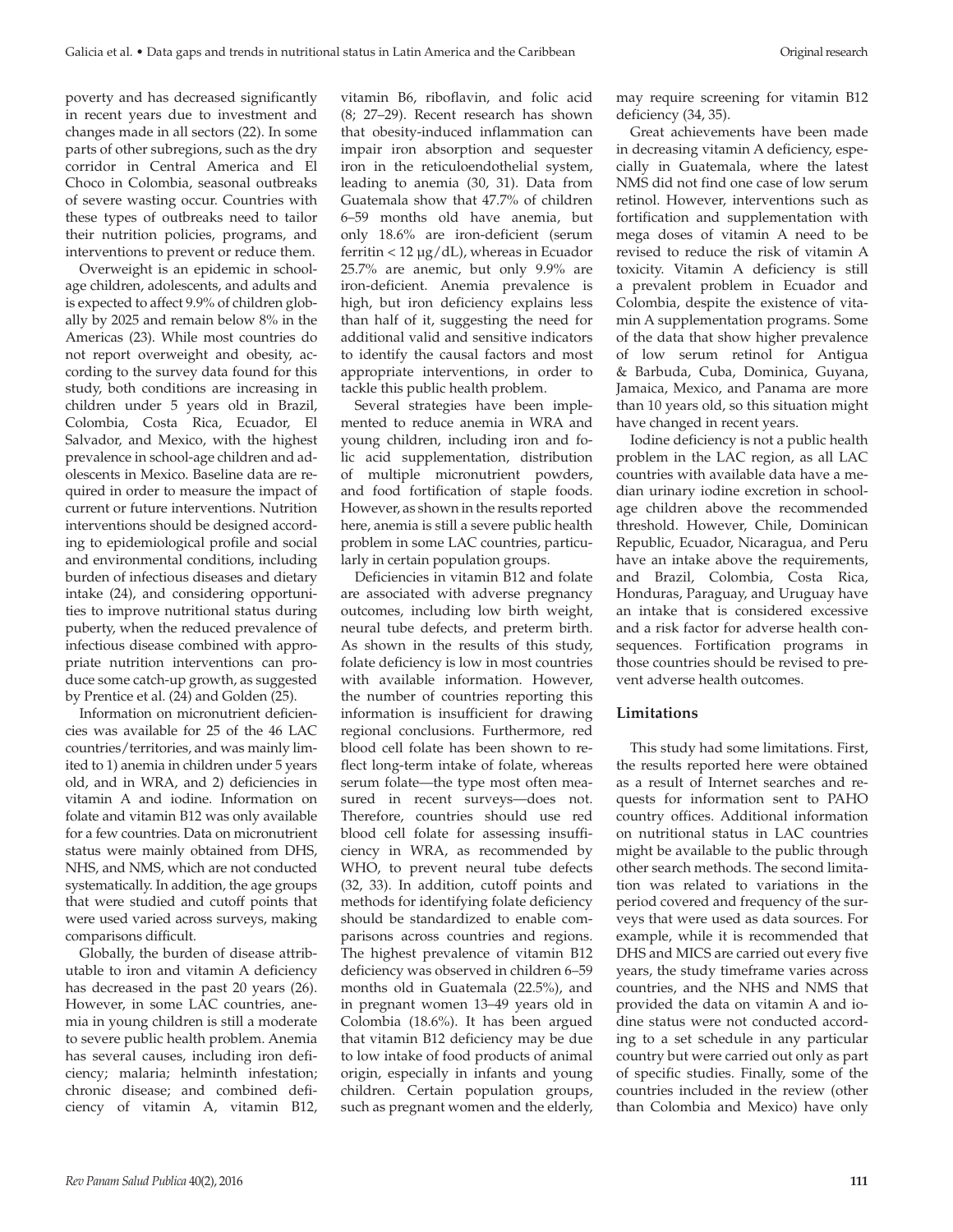recently included folate and vitamin B12 intake in their national nutrition and/or micronutrient surveys.

# **Conclusions**

LAC countries have weak surveillance systems for monitoring nutritional status indicators and thus need to increase their efforts to strengthen them, including their capacity to monitor micronutrient status to help researchers 1) identify the causal factors of anemia and 2) evaluate the effects of iodine and vitamin A fortification programs. Stunting, anemia, and

vitamin A deficiency are still a public health problem in some LAC countries and overweight and obesity are an epidemic and growing problem. Solving these nutrition-related health problems require the development and implementation of comprehensive inter-sectoral policies that address the immediate, intermediate, and underlying determinants of malnutrition across the life course.

**Acknowledgments.** The authors thank the Micronutrient Initiative (Ottawa, Ontario, Canada) for the financial support for this research.

## **REFERENCES**

- 1. International Food Policy Research Institute. Global nutrition report 2014: actions and accountability to accelerate the world's progress on nutrition. Washington: IFPRI; 2014.
- 2. World Health Organization. Global Nutrition Targets 2025: policy brief series. Geneva: WHO; 2014. (WHO/NMH/ NHD/14.2).
- 3. Stevens GA, Finucane MM, Paciorek CJ, Flaxman SR, White RA, Donner AJ, et al. Trends in mild, moderate, and severe stunting and underweight, and progress towards MDG 1 in 141 developing countries: a systematic analysis of population representative data. Lancet. 2012; 380(9844):824–34.
- 4. Rivera JA, de Cossío TG, Pedraza LS, Aburto TC, Sánchez TG, Martorell R. Childhood and adolescent overweight and obesity in Latin America: a systematic review. Lancet Diabetes Endocrinol. 2014;2(4):321–32.
- 5. Jaacks LM, Slining MM, Popkin BM. Recent trends in the prevalence of underand overweight among adolescent girls in low- and middle-income countries. Pediatr Obes. 2015;10(6):428–35.
- 6. Yang H, de Onis M. Algorithms for converting estimates of child malnutrition based on the NCHS reference into estimates based on the WHO Child Growth Standards. BMC Pediatr. 2008; 8:19.
- 7. de Onis M, Onyango AW, Borghi E, Siyam A, Nishida C, Siekmann J. Development of a WHO growth reference for school-aged children and adolescents. Bull World Health Organ. 2007;85(9):660–7.
- 8. World Health Organization. Iron deficiency anaemia assessment, prevention and control: a guide for programme managers. Geneva: WHO; 2001. (WHO/  $NHD/01.3$ ).
- 9. World Health Organization. Serum retinol concentrations for determining the prevalence of vitamin A in populations. Geneva: WHO; 2011. (WHO/NMH/ NHD/MNM/11.3).
- 10. World Health Organization. Urinary iodine concentrations for determining iodine status deficiency in populations. Geneva: WHO; 2013. (WHO/NMH/ NHD/EPG/13.1).
- 11. Pan American Health Organization. Health situation in the Americas: basic indicators 2014. Washington: PAHO; 2014.
- 12. Corsi DJ, Neuma M, Finlay JE, Subramanian SV. Demographic and health surveys: a profile. Int  $\breve{\rm J}$  Epidemiol. 2012; 41(6):1602–13.
- 13. World Health Organization. Physical status: the use and interpretation of anthropometry. Report of a WHO Expert Committee. Technical report series no. 854. Geneva: WHO; 1995.
- 14. Ministerio de Salud Pública y Asistencia Social; Instituto Nacional de Estadística<br>(GT). II Encuesta Nacional de (GT). II Encuesta Nacional de Micronutrientes 2009–2010 (ENMICRON 2009–2010). Guatemala: MSPAS/ INE; 2010.
- 15. World Health Organization. World health statistics 2010. Geneva: WHO; 2010. Available from: http://www.who.int/ whosis/whostat/2010/en/
- 16. Monteiro CA, Benicio MH, Conde WL, Konno S, Lovadino AL, Barros A, et al. Narrowing socioeconomic inequality in child stunting: the Brazilian experience, 1974–2007. Bull World Health Organ. 2010;88(4):305–11.
- 17. Barbados Statistical Service. Barbados Multiple Indicator Cluster Survey 2012: final report. Bridgetown: BSS; 2014.
- 18. Ministry of Health; Bureau of Statistics; ICF Macro. Guyana Demographic and Health Survey 2009. Georgetown: MOH / BOS / ICF Macro; 2010.
- 19. Cayemittes M, Fatuma M, Bizimana JdD, Barrère B, Sévère B, Cayemittes V, et al. Enquête mortalité, morbidité et utilisation des services Haïti, 2012. Calverton, MD: Ministère de la Santé Publique et de la Population/ Institut Haïtien de l'Enfance/ ICF International; 2013.
- 20. Ministry of Social Affairs and Housing; General Bureau of Statistics (SR). Suriname Multiple Indicator Cluster Survey 2010:

**Conflicts of interest.** None.

**Funding.** The Micronutrient Initiative provided financial support for the research and authorship of this article. The Pan American Health Organization (PAHO) provided financial support for editorial production.

**Disclaimer.** Authors hold sole responsibility for the views expressed in the manuscript, which may not necessarily reflect the opinion or policy of the *RPSP/PAJPH* or PAHO.

final report. Paramaribo: MSAH/GBS; 2013.

- 21. Central Statistical Office, Ministry of Community Empowerment, Sports and Consumer Affairs (TT). Trinidad and Tobago Multiple Indicator Cluster Survey 2000. Port of Spain: CSO/MCESCA.
- 22. Ayoya MA, Heidkamp R, Ngnie-Teta I, Pierre JM, Stoltzfus RJ. Child malnutrition in Haiti: progress despite disasters. Glob Health Sci Pract. 2013;1(3):389–96.
- 23. Black RE, Victora CG, Walker SP, Bhutta ZA, Christian P, de Onis M, et al. Maternal and child undernutrition and overweight in low-income and middle-income countries. Lancet. 2013;382(9890):427–51.
- 24. Prentice AM, Ward KA, Goldberg GR, Jarjou LM, Moore SE, Fulford AJ, et al. Critical windows for nutritional interventions against stunting. Am J Clin Nutr. 2013;97(5):911–8.
- 25. Golden MH. Is complete catch-up possible for stunted malnourished children? Eur J Clin Nutr. 1994;48 Suppl 1:S58–70; discussion S71.
- 26. Lim SS, Vos T, Flaxman AD, Danaei G, Shibuya K, Adair-Rohani H, et al. A comparative risk assessment of burden of disease and injury attributable to 67 risk factors and risk factor clusters in 21 regions, 1990–2010: a systematic analysis for the Global Burden of Disease Study 2010. Lancet. 2012;380(9859):2224–60.
- 27. Olivares M, Walter T, Hertrampf E, Pizarro F. Anemia and iron deficiency disease in children. Br Med Bull. 1999;55(3):534–43.
- 28. Asobayire FS, Adou P, Davidsson L, Cook JD, Hurrell RF. Prevalence of iron deficiency with and without concurrent anemia in population groups with high prevalences of malaria and other infections: a study in Côte d'Ivoire. Am J Clin Nutr. 2001;74(6):776–82.
- 29. Allen LH, Rosado JL, Casterline JE, López P, Muñoz E, García OP, et al. Lack of hemoglobin response to iron supplementation in anemic Mexican preschoolers with multiple micronutrient deficiencies. Am J Clin Nutr. 2000;71(6):1485–94.